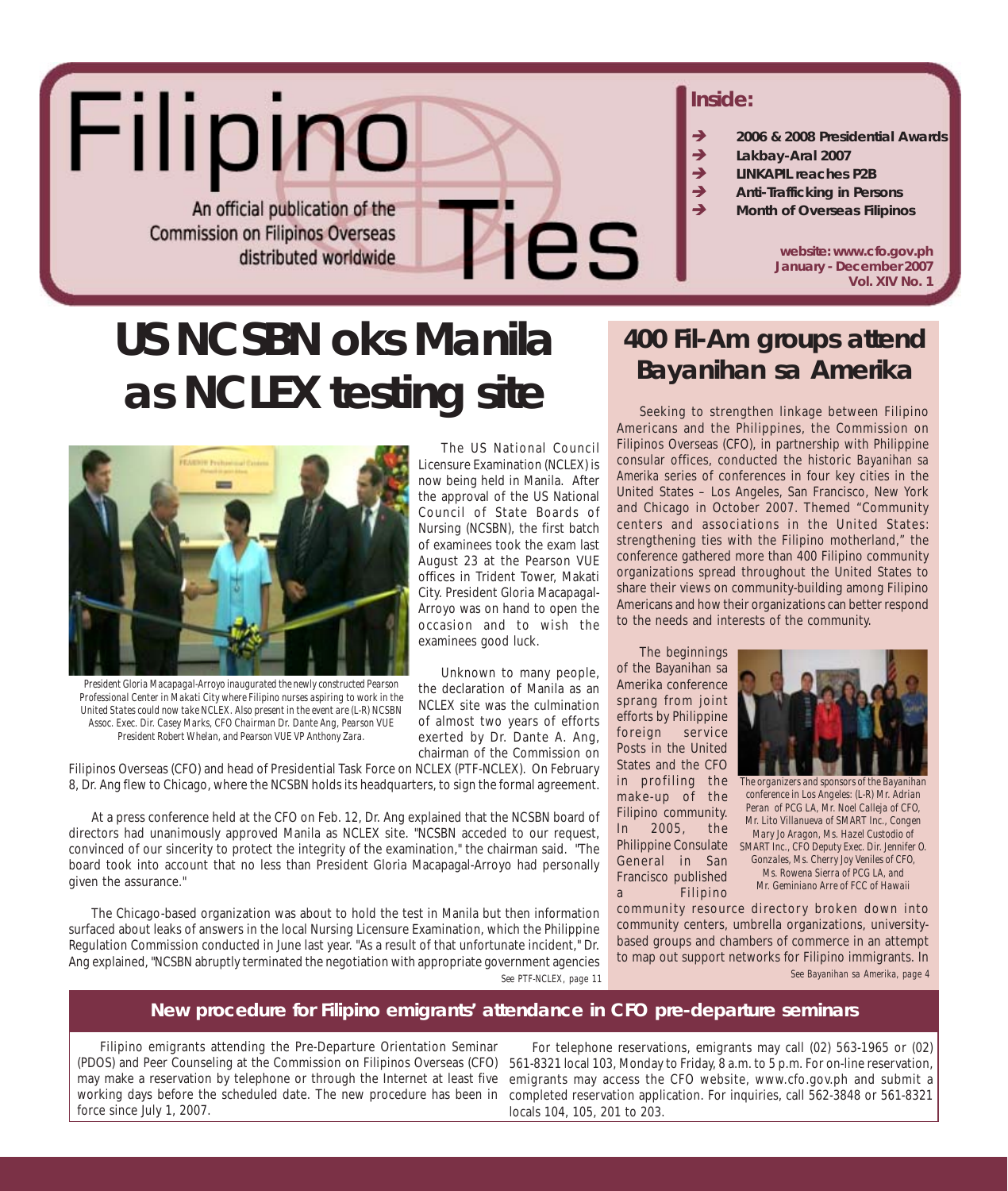## **news abroad**

## **Israelis pay tribute to Filipino caregivers**

TEL AVIV - Bait Bkfar (Home in a Village), a prominent retirement home in Israel, paid tribute to 13 Filipino caregivers in a one-hour cultural program showcasing the Philippines in Givat Shaphira, Israel.

Officers of the retirement home showered the caregivers with praises, citing their love for and devotion to their employers and the elderly and the sick. Bait Bkfar's Cultural Director Ronit Aussenberg gave the audience a historical glimpse of Filipino culture and tradition.

The owner of the retirement home, Shalom Blustein, donated 10,000 shekels (\$2,300) for the proposed Philippine Monument in Rishon Lezion.

The program included a video presentation on the Philippines and rendition of the Filipino national anthem and other Filipino songs by the caregivers themselves, with Hebrew translation. The caregivers also performed Philippine dances to the delight of the guests.

Filipino costumes, products and textiles were shown on exhibit by the Embassy to complement the festive atmosphere. Pictures depicting Philippines-Israel relations attracted the crowd. Tourism brochures ran out early, as 400 Israelis who attended the fair snapped them up.

**Johns Hopkins offers course on mail-order brides**

## **Fil-Am siblings join Kennedy, Clinton as 'Outstanding Young Americans'**

Two Filipino-American brother and sister were recently named among the 2006 Ten Outstanding Young Americans (TOYA) by the United States Junior Chamber (Jaycees).

US Air Force LtCol. Leslie Claravall and younger brother Lester Claravall of the Oklahoma Department of Labor are believed to be the first recipients of the awards who are full-blooded Filipinos. The siblings, born in the US to Filipino immigrants, received the awards in ceremonies held at the Adam's Mark Hotel in Indianapolis, Indiana.

The Claravalls thus joined an elite circle of past TOYA awardees that include former Presidents John F. Kennedy, Richard Nixon, Gerald Ford, and Bill Clinton, as well as Dr. Henry Kissinger, internationally acclaimed conductor Leonard Bernstein, Howard Hughes, Orson Wells, Elvis Presley, and Nelson Rockefeller, among others.

It was the first time in the TOYA awards history that siblings made the nation's ten best in the same calendar year. The closest were the Kennedy brothers – John F., Bobby, and Teddy – who won in different calendar years.

Leslie, a nursing professional, commands the US Air Force's largest overseas medical operations squadron in the Western Pacific. Headquartered at Yokota Air Base in Japan, the squadron takes care of the 374<sup>th</sup> Airlift Wing's 11,000 personnel. She was born in Boston, Massachusetts.

On the other hand, Lester was born in Warren, Pennsylvania, and graduated from the University of Oklahoma. He currently heads Oklahoma's Child Labor Unit, where he directs the operation of the state's educational outreach and enforcement activities. He has authored several books and is a frequent speaker at conferences, youth groups meetings, and school functions. His advocacy is the protection of the nation's young workers. Leslie and Lester were born to Dr. Leonardo Claravall of Isabela and the late Gloria Gaerlan of La Union. The couple migrated to the US in the early 60's.

The TOYA program is one of the oldest and most prestigious recognition programs in America.

#### *Source: Philippine News*

NEW JERSEY - The Johns Hopkins University in Baltimore is offering a course on Filipino mail-order brides, which would help explain the stereotyping of Filipino women.

*Source: DFA*



*The Johns Hopkins University in Baltimore, Maryland*

The course *Mail-Order Brides: Understanding the Philippines in Southeast Asian Context* started running in the spring of 2007, under the Department of Anthropology. It is cross-listed with studies on Women, Gender, and Sexuality, and Political Science. British Professor Fenella Cannell, who is teaching the course, spent 15 years in the Philippines. In those years, she did extensive fieldwork in Bicol. She has written scholarly books about Southeast Asia. She is a lecturer on social anthropology at the London School of Economics and

Political Science. Ms. Cannel, through this course, introduces the Philippines and examine the different aspects of its culture and history to interested students.

The mail-order bride phenomenon is a component of immigration that has prompted studies by the Immigration and Naturalization Service. In 1999, the INS issued a report on more than 200 international matchmaking organizations in the US, which have brought together 4,000 to 6,000 couples in marriage. Most of the women come from the Philippines and the newly independent states of the former Soviet Union.

Parenthetically, the INS report puts in context the 1995 murder of a pregnant Filipino woman, who was shot outside a Seattle courtroom by her husband. He was seeking an annulment after only ten days of marriage and a refund of \$10,000, which he said he spent for bringing his wife to the country.

*Source: Philippine News*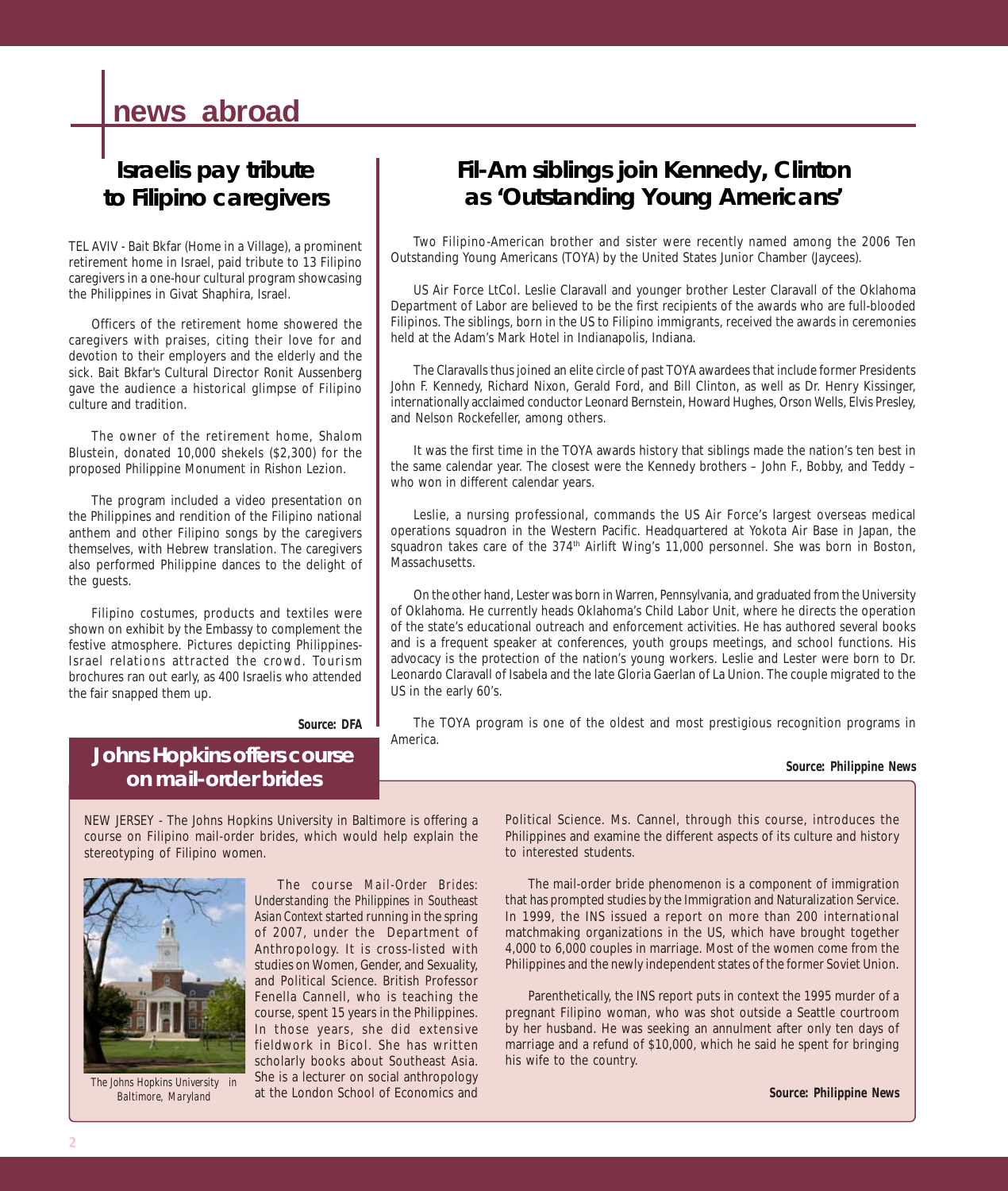## **news abroad**

## **Filipino scientist receives Harvard Foundation honors**



*Prof. Baldomero M. Olivera*

Harvard University students, administrators, and professors gathered to honor Baldomero M. Olivera, Scientists of Year 2007 of Harvard Foundation for Intercultural and Race Relations, at a reception in Pforzheimer House in mid-March of 2007.

Olivera, a professor of bio-chemistry and neuroscience at the University of Utah, was born and raised in the Philippines, where he finished his undergraduate studies. After completing doctoral work at the California Institute of Technology and postdoctoral work at Stanford University, Olivera began doing research on the deadly cone snails that live in Southeast Asia.

His research, which now includes many more type of cone snails, has led to a better understanding of the nervous system and the development of new commercial drugs, including a potent painkiller administered to patients who do not respond to morphine.

Dr. S. Allen Counter, director of the foundation and associate professor of neurology at Harvard Medical School, said Olivera's work has a potential "to explain some behaviors...[and] help us treat and cure many diseases."

Marlowe A. Rillera, class of 2009 and co-president of the Harvard Philippine Forum, said the award signifies that "Filipinos are getting out there and making a difference in the world."

*Source: Harvard Crimson*

### **13 Fil-Am doctors and nurses rewarded in LA**

The Los Angeles city government honored 13 Filipino-American doctors and nurses for their exemplary work as health care professionals and role models.

Consul General Mary Jo A. Bernardo-Aragon reported that the awardees were givem certificates of commendation during the council's meeting on December 14, 2007 by LA council president Eric Garcetti and council member Richard Alarcon. The awardees were doctors Francisco P. Quismorio Jr., Robinson Villaverde Baron, Rolando Mercader, Noli Soza, Arnel Joaquin, Erwinn Sistoza, Mariedel Leviste-Mosqueda, Edgar Bañez, and Delia Cabansag, as well as nurses Mila Velasquez, Lydia Roblow-Jimenez, Violeta Unabia, and Josie Jones.

Filipino Americans were acknowledged as an integral part of the health care workforce in the city who continue to meet the demands of an expanding healthcare system with their demonstrated skill, work ethic and passion.

*Source: PDI*

## **Filipina gets Voices of Courage Award**

Ms. Noraida Abdullah-Karim, a Filipino social worker, was named one of six recipients of the Voices of Courage Award given by the Commission for Refugee Women and Children. She received the award at a luncheon at the Mandarin Oriental Hotel in New York City on May 10, 2007.

A Maguindanaoan, Ms. Abdullah-Karim is the officer-in-charge of Community and Family Services International (CFSI) and coordinator of the Food Assistance Project, both in Mindanao. She played a leading role in the Literacy, Livelihood, and Food Sufficiency Project for women and young men, a project that CFSI field-tested for the World Bank. The project is now being implemented in conflictaffected communities in Maguindanao in partnership with the World Food Programme.

The Voices of Courage Award is given each year to people and organizations from around the world that have shown commitment and leadership to promote the well-being of displaced women and children. Established in 1989, the Commission is affiliated with the International Rescue Committee.

## **Filipina nanny cited for heroism**

NEW YORK - A Filipino nanny who saved her wealthy employers' four children and their two friends from the fire that gutted their house in Stowe, Vermont, received a check for \$25,000 as a reward.

Hazel Reposo, 30, a native of Negros, received the monetary reward from Mr. & Mrs. Daniel Wood, who said they would forever be grateful to her for her heroism and quick thinking. It was found out that when told by one of the children that the fire was coming out of the garage of the 4,500 square-foot luxury home, which was made entirely of wood, the nanny immediately ordered the children out. After securing the children, she called 911 and her employers.

The Woods say that the reward is intended for the education of Ethan, the son the nanny left behind in the Philippines in 2003 to work overseas. Consul General Cecilia Rebong sent the information to the Department of Foreign Affairs after learning of the heroic deed when Reposo came to the consulate to acquire a new Philippine passport to replace the old one she had lost in the fire.

*Source: DFA*



*Noraida Adang Abdullah Karim (left) shares lessons with a colleague in Cotabato.*

*Source: Philippine News*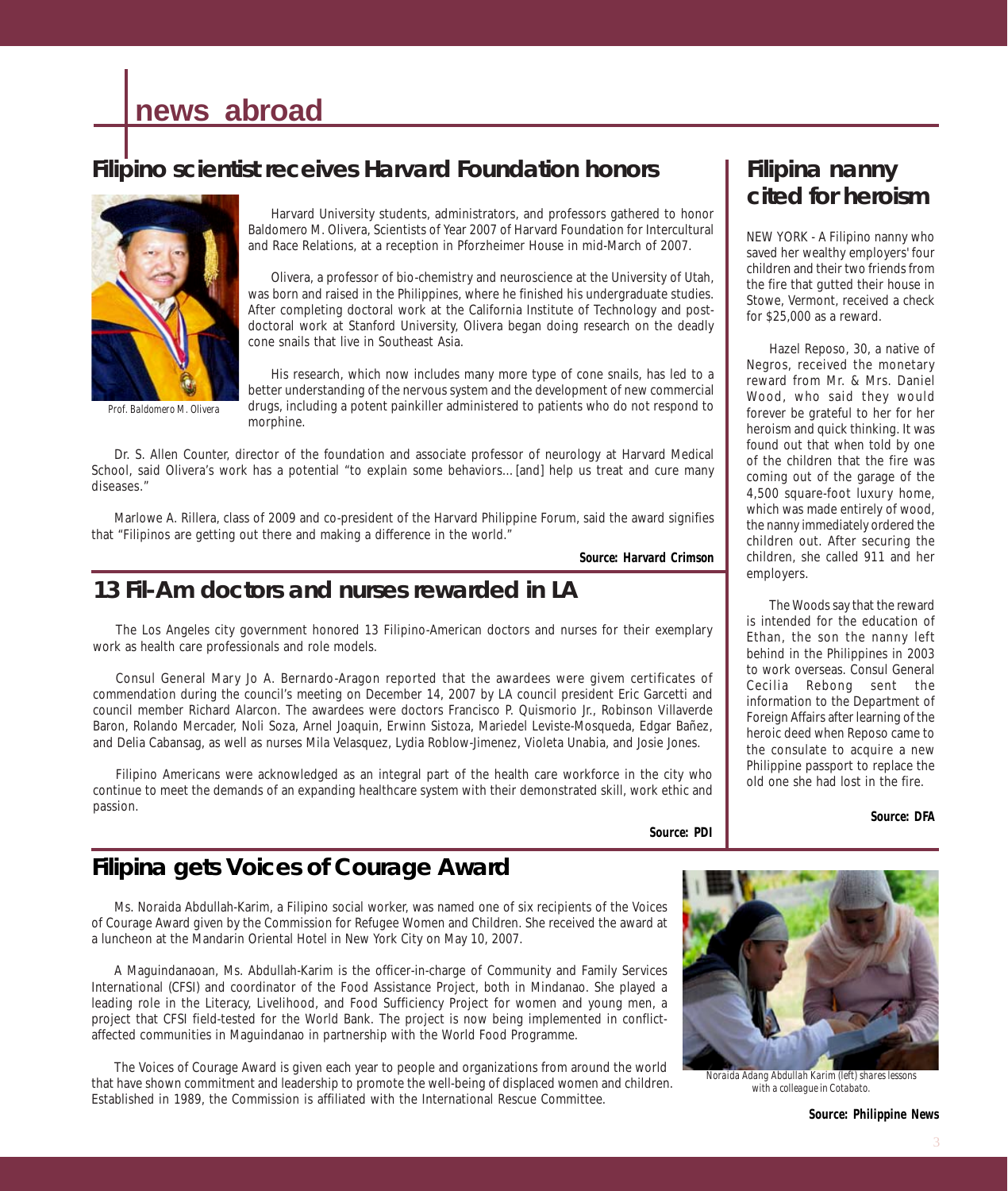## **CFO program special**

## **GMA honors 48 Presidential awardees**



President Gloria Macapagal-Arroyo conferred the Presidential Awards on 48 Filipino individuals and organizations on December 7, 2006, at a gala dinner at the Rizal Hall, Malacanan Palace.

The awardees were selected from 158 nominees in 20 countries through 30 Philippine Embassies and Consulates. Of the 48 awardees, 30 are individuals while 18 are organizations. The awardees came from Australia, Bangladesh, Canada, China, Germany, Israel, Japan, Norway, Singapore, South Korea, Switzerland, United Arab Emirates, United Kingdom and United States of America.

The Presidential Awards for Filipino Individuals and Organizations Overseas is held every two years to recognize individuals and organizations who contribute to Philippine development and progress, or promote the interests of overseas Filipino communities. The awards are also given to Filipinos overseas who have distinguished themselves in their profession and have brought honors to the Filipino people.

The awards have so far been given to 283 Filipinos and private organizations overseas since its establishment.

The Presidential Awards for 2008 was launched in December 2007. The CFO distributed primers containing the guidelines for the awards system, including the nomination and endorsement forms, to all Philippine embassies and consulates. These may also be downloaded at the CFO's website, www.cfo.gov.ph. The awards secretariat at the CFO will be receiving nominations, and all related documents on or before 30 May 2008.

#### *Bayanihan sa Amerika... continued from page 1*

profile of organizations listed in the organizations in terms of membership, coverage and services provided; 2) surface issues and problems encountered by the organizations in program implementation and delivery; 3) provide an avenue for organizations to self-assess the impact of their programs; and 4) develop an agenda for a conference that is relevant to the needs of community service organizations.

A draft working concept and agenda for the Bayanihan sa Amerika conference was discussed during the 2006 annual Consuls General meeting in Honolulu where the Posts and CFO finally agreed to hold the first ever conference of community centers and associations in the United States in 2007.

*Los Angeles.* The first leg of the Bayanihan sa Amerika conference was held in Los Angeles on 7 October 2007 at the New Otani Hotel. Consul General Mary Jo Bernardo Aragon formally opened the session on programs of the Philippine government, starting with programs and services extended by the Philippine Consulate General in Los Angeles.



*Community leaders and participants during the conference in Los Angeles*

Her presentation was followed by tourism thrusts, and business and investment opportunities for overseas Filipinos as discussed by Tourism Director Mary Ann Cuevas and Trade Attaché Archimedes Gomez of the Philippine International Trade Center, respectively.

Opening the second session of the Bayanihan sa Amerika Los Angeles leg is a discussion and overview of Filipino community centers in the US framed in the experience of the Filipino Community Center in Hawaii,

the same year, CFO devised a survey instrument to: 1) gain a composite the value of Filipino heritage among 2<sup>nd</sup> generation Filipino emigrants, as discussed by its Executive Director, Geminiano Arre, Jr. The session further expounded on the important role of Filipino community centers in instilling well as goal setting and future prospects of Filipino cultural visibility programs. These themes were expounded by the presentations of Ms. Linda Nietes of the Philippine Expressions Bookshop and Ms. Jilly Canizares of the Association for the Advancement of Fil-Am Arts and Culture. Concluding the second session was a discussion on effective fundraising strategies and financial planning for Filipino community centers from the experience of the Search to Involve Pilipino Americans (SIPA), shared by Mr. Joel Jacinto.

> Assistance to the Philippines was the theme of the third session which was opened by CFO Executive Director Jennifer Gonzales, focusing on CFO's *Lingkod sa Kapwa Pilipino* (LINKAPIL) program, a conduit for material and financial assistance from overseas Filipinos to the Philippine countryside. Mr. Ric Munda of ANCOP-Gawad Kalinga followed Ms. Gonzales' presentation, focusing on enhancing the transformative value of development assistance to the Philippines. Closing the third session was a discussion on patriotic bonds by Congressman Hermilando Mandanas. Con. Gen. Aragon and Ms. Gonzales keynoted the evening celebration.

> Workshop discussions on addressing organizational concerns and enhancing Filipino political and cultural visibility were facilitated by Ms. Susan Dilkes of Filipino American Services Group, Inc. and Ms. Rozita Lee of the National Federation of Filipino American Associations. CFO Director Regina Galias facilitated the presentation of workshop outputs.

> *San Francisco.* Following the initial run of the conference, San Francisco hosted the second leg of the conference on 13 October 2007 at the Philippine Center. The San Francisco leg retained the original prescribed format of the conference opening the first plenary session with a situationer of Filipino community centers discussed by Mr. Bert Caoili of the Filipino Community Center in Seattle, and a discussion of consulate and CFO programs by Acting Head of Post Consul Antonio Morales and CFO Executive Director Jennifer *See Bayanihan sa Amerika, page 7*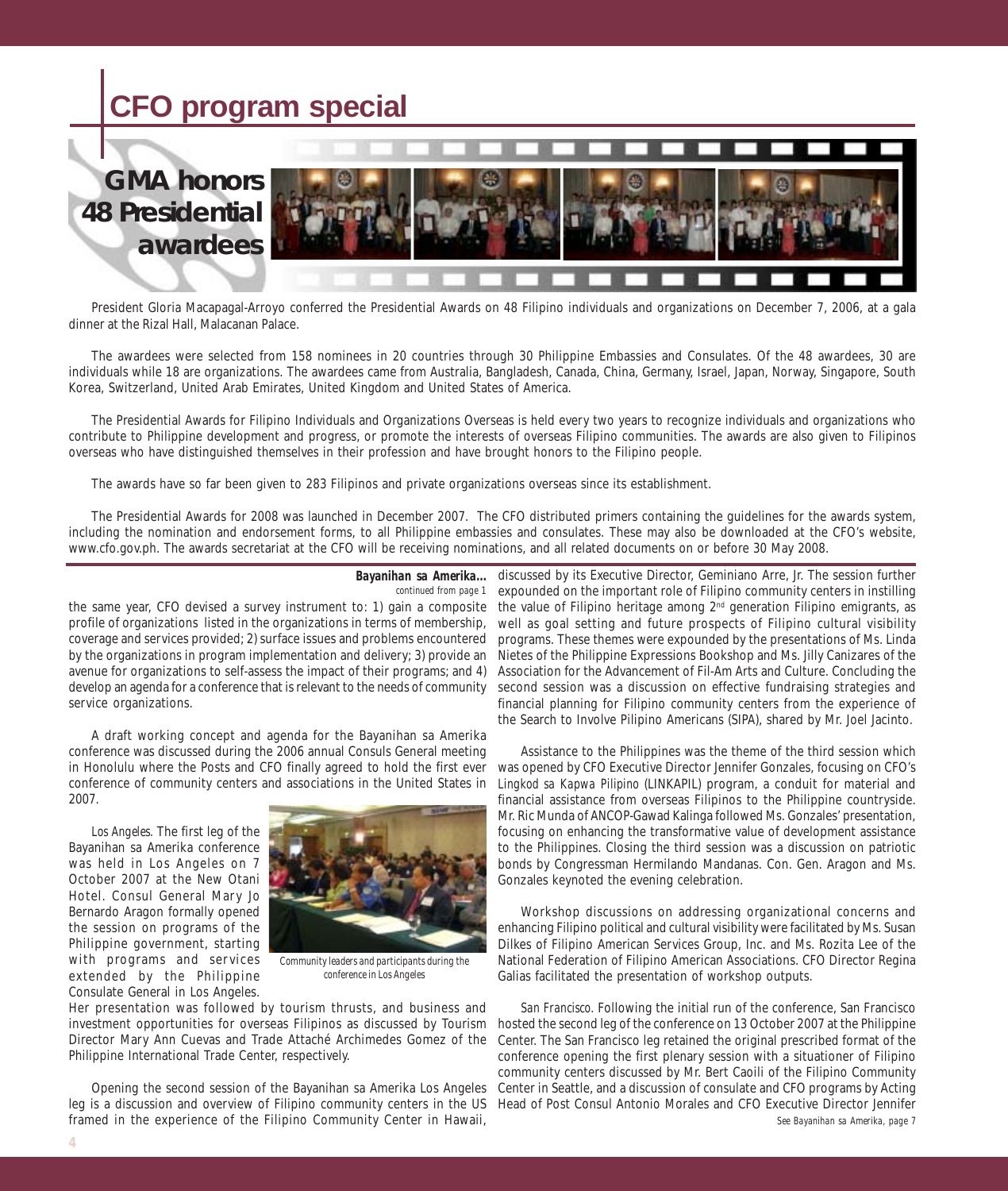## **CFO program special**



## **CFO holds** *Lakbay-Aral* **2007**



*The Lakbay-Aral participants headed by Ms. Noreen Martin (third from left) of the Napa Valley College in California, at the National Museum, Manila.*

Fourteen participants from the United States joined the 2007 *Lakbay-Aral* Program held 10-24 July 2007. Through the two-week cultural immersion program of the CFO, they learned more about the Philippines, through visits to various places in Manila, Quezon Province, Cebu City, Bohol, and Palawan.

The first several days were spent visiting the National Museum and touring Intramuros with Mr. Carlos Celdran, who discussed the history of the Philippines. The participants also visited the University of Santo Tomas - College of Nursing, where they were welcomed by nursing students and were shown around the campus. They also gave gifts to the children and elders at the Jose Rodriguez Memorial Hospital (formerly Tala Leprosarium). For their first out-of-town trip, they spent a day at the Villa Escudero in Quezon, where they had the opportunity to witness various regional dances of the Philippines. The visit to the villa was more exciting to most participants who had their first *karitela* ride.

The next three days were spent in Cebu City. The group was welcomed by Governor Gwendolyn Garcia. The Provincial Government of Cebu also hosted a dinner and cultural show. Among the places visited in the city were the Plantation Bay, Magellan's Cross, Basilica Minor del Santo Niño, Taoist Temple, and the Alegre Guitars.

Next in their itinerary was the province of Bohol. Here, they got to visit the Blood Compact Site, Baclayon Church, Tarsier Sanctuary, and the Hanging Bridge. They spent some time counting the 1,268 perfectly cone-shaped hills, famously known as the Chocolate Hills. They also enjoyed a feast while being serenaded on a boat cruising along the Loboc River.

From the Visayas, they proceeded to Palawan. They indulged in island hopping in Honda Bay, and snorkeling and fish feeding in one of its islands. They also went to see the rock formations in the underground river, and spent time on the beach in Sabang. The participants also dropped by the Vietnamese Village and had a taste of authentic Vietnamese recipes at Vietville Restaurant.

Oh, yes, the fun would never be complete without shopping. They spent endless hours shopping at Greenhills, Robinson's Place in Manila, and the SM Mall of Asia. They also did the same in the provinces haggling for souvenirs, handicrafts, pearls, and anything that catches their attention. At the closing ceremony, the participants tried the *tinikling* which awed everyone at the program. One of the participants also made his own music using the *kubing*, an indigenous musical instrument. They shared their insights about the things they have learned from the two-week program, and how the experience made them more appreciative of the Philippines and its people.

Lakbay-Aral, a Filipino term literally translated as "travel-study", is a program started by the Commission on Filipinos Overseas in 1983 to provide young Filipinos overseas with an opportunity to learn more about their roots and heritage by experiencing life in the Philippines.

The CFO invites all Filipino youth overseas to come and visit the Philippines through its *Lakbay-Aral* Program. For more inquiries about the *Lakbay-Aral* Program, please contact the Program Coordinator at telephone numbers (632) 561-8321 local 605 or 561-8327, fax number (632) 561-8332, or email at info@cfo.gov.ph.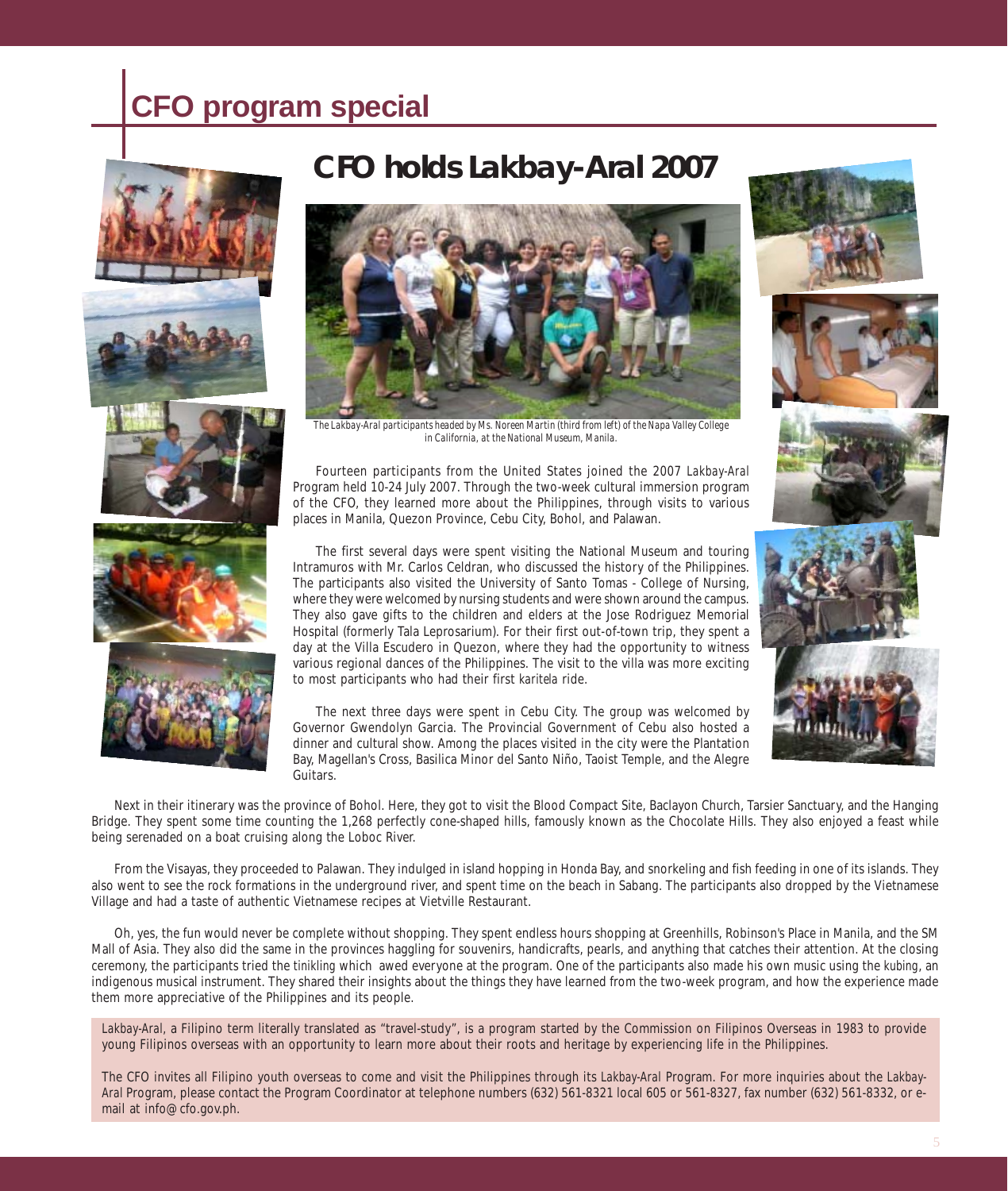### **CFO renews ties with Filipinos in Australia**

Invited by the National Federation of Filipino American Associations (NaFFAA), the Commission on Filipinos Overseas (CFO) participated in the 5<sup>th</sup> Global Filipino Networking Convention (GFNC) held on 6-8 September 2007 in Sydney, Australia. CFO Chairman Dante A. Ang was represented by Executive Director Jennifer O. Gonzales. She was accompanied by Ms. Ivy Miravalles of the CFO's Migrant Integration and Education Division.

Executive Director Gonzales' presentation, "Assisting the Global Filipino through CFO Programs and Services", received overwhelming pledges of support from participants of the convention. Individuals and Filipino organizations in Australia expressed willingness to provide scholarship grants, sponsor livelihood and construction of water well projects in needy communities in the Philippines.



*Ms. Ivy Miravalles of CFO (fourth from left) with members of the Filipino Australian Society of the Hunter Valley, Inc., headed by Ms. Rebecca Mcdonald (third from right)*

After the GFNC, Ms. Miravalles undertook a cultural immersion program by visiting families of Filipino-Australian immigrants based in Hunter Valley, in coordination with the Filipino-Australian *See CFO renews ties, page 11*



## **mailbox**

### **Living the American dream**

*I arrived here in November 2004 through my husband Greg, who works as a psychologist in one of the school districts in Wenatche, WA. We live in the downtown area which presented many opportunities for me. I took all the chances when I received my employment card and my conditional green card. I started work at a children's center and took on another job at a nearby retirement house as a certified nursing assistant. I took up English classes to improve my English proficiency and was later on accelerated for Adult Basic Education.*

*As a nursing graduate from the Philippines, I sought advice on how to become a registered nurse (RN) in Washington. They asked me to take major nursing subjects here that are not included in our curriculum back home. I postponed motherhood because I want to be stable first before a baby arrives. I am currently juggling a lot of roles: wife, student, worker and financial supporter for my family in the Philippines. It is pretty hard to tackle all of these but with patience, determination, perseverance and a good supportive husband, I am doing well so far. I am doing all of these because I do not want to be a burden to my husband. I work very hard so I can have my own money and have the freedom to do whatever I want to do.*

*In 1994, I almost couldn't graduate because money was so hard to come by. In fact, I had an outstanding balance at the school and was unable to get my transcript of records. I remember how frustrated I was as I could not take the nursing board exams without money and without my TOR. Eventually, my husband helped me pay off the balance and was given my TOR ten years after graduating.*

*I am thankful that today all of my dreams are taking shape and I hope my story would be an inspiration to others.*

### **Separate lives**

*I am thankful my dream of living and working in the USA has come true and I am blessed that I am cared for by my relatives here. At the same time, I am extremely sad because my husband and my three children are not here with me.*

*My children were given a visa but I could not take them with me because there is nobody to take care of them while I work. My husband was denied a visa because he told the truth: that as a young impressionable college student he tried drugs. It didn't matter that he never touched them again. His truthful answer had caused him his visa.*

*Now, we face the harsh reality of separation. And while I intend to honor my contractual obligations, each day I am faced with the painful reality that I am thousands of miles away from my loved ones.*

> Name witheld upon request New Jersey, USA

#### **E.B Hall** Washington, USA

### **Useful tips for Filipinos migrating to Canada**

*For new immigrants, there are so many things Canada has to offer. Canada has invested millions of dollars to help new immigrants. They always ask us why we speak good English and are surprised to find out that we learned it since kindergarten. Here are some tips for new immigrants:*

- *· I strongly suggest for new immigrants to contact the nearest city or town hall because they have job counselors who can help find a job for you, make your resume, and use their computer for free. They even have a day care center where you can leave your child while you are attending classes. Contact the New Canadians Center for Excellence, Inc.*
- *· Coming from a country like the Philippines, they required us to get a TB skin test. It's for free at the Health Office. You have to be a resident of Canada for at least 3 months to qualify for the Health Insurance. Benefits may vary from province to province.*
- *· Open a savings or checking account at any bank and just present your Landed Immigrant Form. They do not require an initial deposit. Just sign in.*
- *· Secure a certification from the Philippine Land Transportation Office nearest your place certifying the number of years you have been driving so that the waiting time of one year is waived. Just present your Philippine driver's license when applying for a driver's license. · Elementary and High School are free. Bring school credentials and immunization records of the children.*
- *· No matter what, be persistent, hardworking, patient and most of all trust in the Lord. He will never let you down.*

**Elsie Calumpang** Windsor, Canada

*Quotes from the Quill Quotes the Quill*

 *"As you ponder the great questions before you, look at Hawaii for sources of lessons in political empowerment." –* former Hawaii Governor Benjamin Cayetano referring to the political success of Filipino Americans in Hawaii during the 7<sup>th</sup> NAFAA Empowerment conference in September 2006.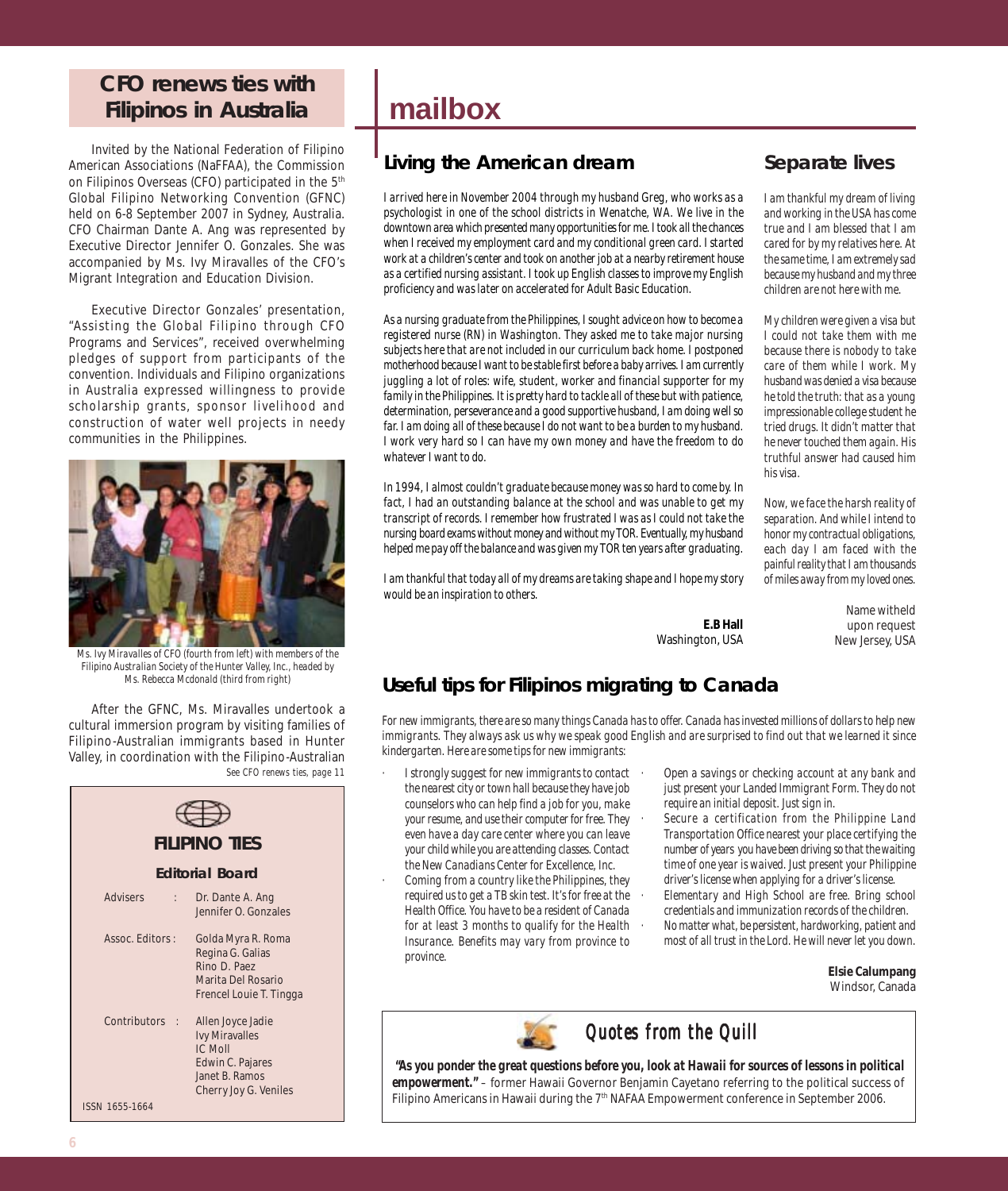#### *Bayanihan sa Amerika... continued from page 4*

Gonzales, respectively. Congressman Hermilando Mandanas also delivered a keynote speech.

An exhaustive session on Filipino tourism, culture and heritage followed suit, with National experience in the past two legs of the conferences, Historical Institute (NHI) Chairman Ambeth Ocampo discussing ways to bridge the generation and cultural gap between 2<sup>nd</sup> generation Filipino among Filipino community centers and

emigrants and their parents. Ms. Mellie Lopez of the Philippine Folklife Museum addressed the goals and future prospects of cultural visibility programs while Tourism Director Rene delos Santos introduced ideas on how the Filipino community can help Philippine tourism by promoting Philippine destinations for vacationing friends or acquaintances.

Occurring simultaneously with the culture and heritage session is a breakaway session on assistance to

the Philippines with speakers from both of the panel. Explaining CFO's LINKAPIL program, CFO Director Regina Galias highlighted successful collaboration between CFO and community organizations in channeling development assistance. Bringing Ayala Foundation's expertise to the fore, Mr. Greg Macabenta shared the organization's experience in assisting welfare and development projects in the Philippines with the help of the Filipino community. Congressman Hermilando Mandanas provided a testimony on the impact of these forms of assistance in alleviating far-flung Philippine provinces.

In the afternoon, two parallel sessions were again held on business and investment opportunities in the Philippines and organizational challenges faced by Filipino associations. The business and investment session was opened by Trade Representative Maria Roseni Alvero, outlining priority business areas or sectors as well Corrales of the Philippine as incentives to new investors. Her presentation was followed by testimonials from business people who have succeeded breaking into the US market, namely Mr. Dennis Lacar of Cavera Technology Group, Mr. Henry Sy of Pacific Tropical and Ms. Leannie DiCarlo of XRoads Philippine Sea Salts. Meanwhile, two notable Filipino community leaders tackled organizational challenges facing community centers and associations. Ms. Marily Mondejar of the Filipino Women's Network spoke about evaluating program thrusts of Filipino community centers, while Mr. Freddy Guevara of ANCOP Foundation tackled effective fundraising strategies and financial planning for organizations.

The two workshops on addressing organizational concerns and enhancing political and cultural visibility were facilitated by Director Galias and Ms. Cherry Joy Veniles of the CFO. Sta-Maria Thomeczek.

Entertainment during breaks and the Bayanihan night were provided by the Fil-Am Veterans Philippine tourism, business and investment. Trade Rondalla, Bayanihan Cultural Organization Dance representative Josephine Romero made a Troupe, Mr. Florante Aguilar and Lori Abucayan.

*New York.* Integrating the CFO Secretariat's the East Coast run of the Bayanihan sa Amerika was distinctively focused on capacity building

> associations. Held at the Philippine Center in New York on 20 October gave a rousing welcome to the participants of the conference, some of whom came all the way from Pennsylvania and Massachusetts. CFO Chairman Dante Ang's message was read by Mr. Rino Paez of the CFO.

> The conference organizers decided to hold all sessions in plenary, opening with a situationer on Filipino community centers and associations in Northeast US. Project management

government and non-government sectors as part specialist Vladimir Manuel discussed ways by which poverty especially among the underprivileged in organizations. The session was chaired and community organizations can translate their visions to reality. An apt follow-up on the topic is Ms. Jean Lobell's (co-founder of the Filipino American Human Services, Inc.) talk on effectiveness and sustainability factors of nonprofit organizations. Concluding the session on capacity-building is Mr. Rey Padilla's presentation on effective fundraising, financial management and internal controls, highlighting the necessity of maintaining strong internal controls and transparency in the finances of community facilitated by Ms. Lolita Compas, past board member of the Philippine Independence Day Council.

> Community initiatives on and heritage promotion followed the first session, where Ms. Ludy Friendship Committee presented suggestions to strengthen Filipino cultural visibility programs. Her presentation was followed by Ms. Cristina Castro's discussion on imparting a cultural legacy through the experience of Iskwelahang Pilipino. NHI

Chairman Ambeth Ocampo closed the session ideal vacation destination for tourists coming from through an interactive lecture on the Filipinos' stereotypical concepts of its heroes, stressing the Chairman Dante Ang's message, enjoined the importance of studying Philippine history in audience to continue assisting the Philippines in determining one's concept of Filipino national achieving its development goals. Consul Orontes identity. The session was jointly chaired by Ms. Johanna Martinez of the Filipino American Human National Commission for Culture and the Arts Services, Inc. and Deputy Consul General Melita Commissioner Alfredo Gabot opened the session

*(L-R) Hazel Custodio of SMART Inc., Congen Cecile Rebong, LandBank Manager Cecile Abante, and Atty. Golda Myra Roma launched the Bayanihan card during the New York leg of the conference.*

**STORY D** 

The fourth plenary session was dedicated to presentation on the prospects of Philippine products in the US as well as investment advice for those who wish to do business in the Philippines. Her presentation was followed by Tourism Director Emma Ruth Yulo's overview of Philippine destinations, tourism developments and available package promotions.

2007, Consul General Cecilia Rebong Executive Director Atty. Golda Myra Roma Capping off the conference, CFO Acting Deputy discussed CFO's experience in channeling development assistance from overseas donors to the Philippine countryside, before briefly foraying into policy issues relevant to assistance to the Philippines. The session was chaired by Mr. Edwin Pajares of the CFO. 2006 Presidential awardee and world-renowned pianist Adolovni Acosta provided the entertainment during the Bayanihan night.

> *Chicago.* The last leg of the Bayanihan sa Amerika was held at the Sheraton Gateway Suites in Chicago on 27 October 2007. Consul General Blesila Cabrera welcomed the crowd with some attendees coming from as far as Wisconsin and Michigan. Project management specialist Vladimir Manuel provided a situationer of Filipino community organizations while FilCom Center Hawaii Executive Director Geminiano Arre expounded on the challenges faced by the proponents of the center from fund-raising to operations. Husband-and-wife team Engr. Cornelio and Dr. Evelyn Natividad (of the Philippine American Cultural Foundation and National Federation of Filipino American Associations, respectively) capped off the first plenary discussion by presenting effective fundraising strategies and financial planning as gleaned from their experience in establishing a center and setting up the Jose Rizal monument in Chicago. Facilitating the

session and open forum is<br>Vice Consul Roberto Consul Roberto Bernardo.

The second plenary session focused on Philippine government programs for overseas Filipinos particularly on tourism and strengthening ties between overseas Filipinos and the motherland. Tourism director Verni Morales explained the tourism department's thrust to promote the Philippines as an

*See Bayanihan sa Amerika, page 11* North America, while Mr. Rino Paez, reading CFO Castro facilitated this session and the open forum.





*Executive Director Jennifer O. Gonzales discussing the programs and services of CFO*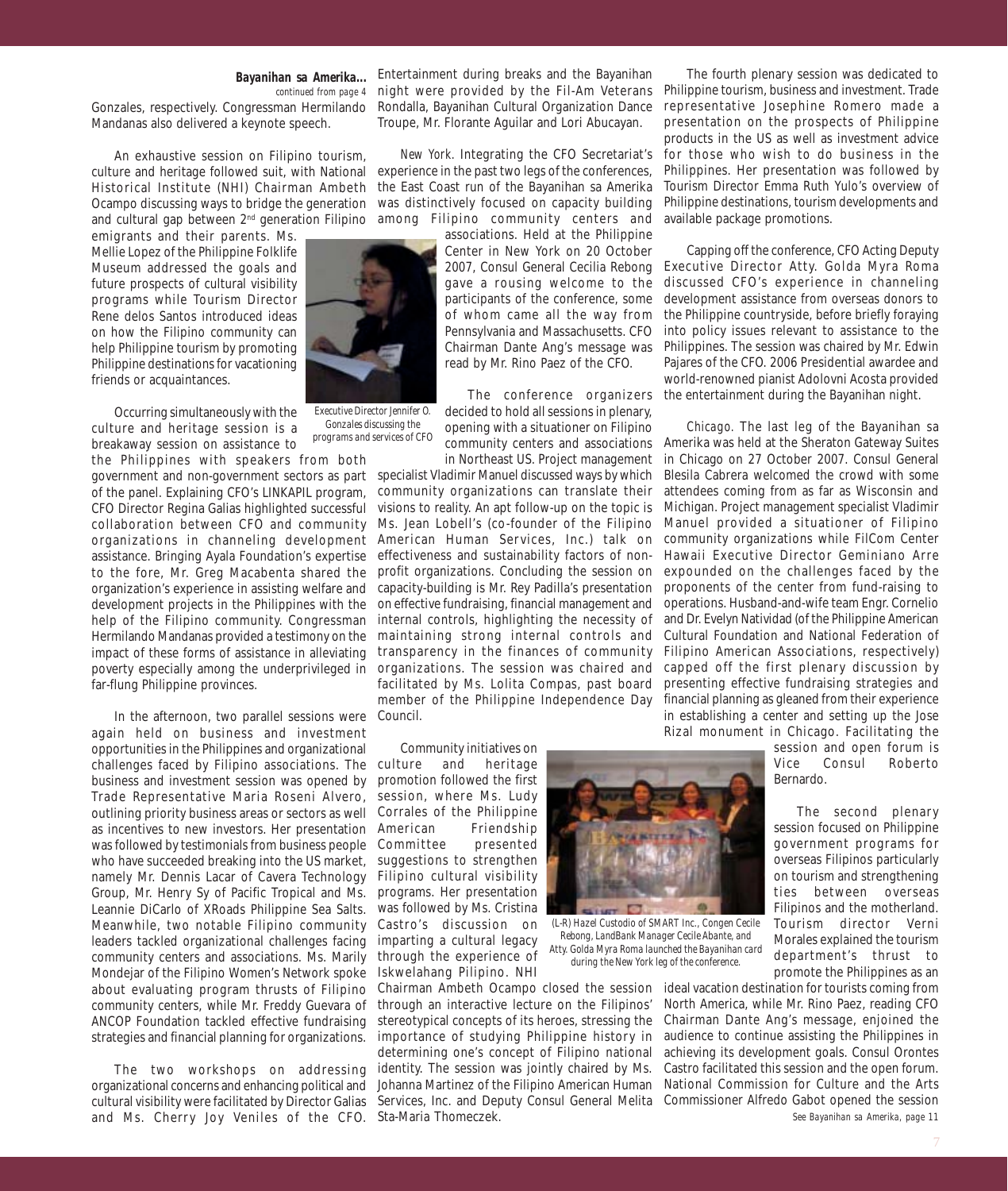## **LINKAPIL update**

## **Overseas Filipinos assist Reming typhoon victims**

Organizations and individuals in the United States responded to the call for help from hundreds of families affected by typhoon *Reming* (international name Durian) in Bicol in mid-December 2006.

The representatives of US-based groups, with the help of the Commission

on Filipinos Overseas (CFO), brought the relief goods to Albay on Dec. 14 and 15.

CFO officials and employees were accompanied by Dr. Dominador Genio, who represented the Filipino Organization in Kona in Hawaii, to the devastated area. Other major donors included the Feed the Hungry, Hawaii International Relief Organization, and the



*Mount Mayon provides a beautiful backdrop for the devastation wrought by Typhoon Reming.*

Philippine-American Foundation for Charity. A former *Lakbay Aral* participant, Richard Responte and anonymous local donors transported the goods from Manila to Bicol.

After braving the devastated roads, weaving through the mass of rubble and 23 hours of travel, the group reached the area and distributed relief goods to 1,200 families in evacuation centers in Daraga and Legazpi City. Most survivors not only lost their homes and properties but also family members to flash floods and mud flows.

The group also went to Sto. Domingo to distribute items to families residing there. In both places, each family received a package consisting of rice, sugar, noodles, canned goods, detergents and candles, among others.

The successful relief operation was implemented in cooperation with the social welfare and development offices of the local governments of Albay, Legazpi City, and Daraga.

Mayor Noel Rosal of Legazpi and Mayor Gerry Jaucian of Daraga, as well as the social welfare officers of each LGU, expressed gratitude for the assistance. Mayor Rosal observed that the adjoining villages were in ruins. He said that it thus became necessary to relocate residents to a ten hectare lot in Taysan.



The typhoon affected Regions IV and V, but Albay fared worst. According to a report of the National Disasters Coordinating Council, more than 700,000 families were affected. Around 1.3 million individuals were housed in 909 evacuation centers. Some 734 died and 2,360 suffered injuries. A total of 762 people were listed as missing. Damage to agriculture and infrastructure is estimated at P5.4 billion.

*Typhoon victims young and old alike*

Damage to agriculture and infrastructure is estimated at P5.4 billion.

### *Lingkod sa Kapwa Pilipino* **donations surpass P2 billion mark**

(LINKAPIL) or Link for Philippine Development Program achieved yet another milestone in 2006, with P2.048B worth of donations received from various Filipino organizations and individual donors overseas.

Established in 1989 to manage the influx of donations for communities affected by the eruption of Mt. Pinatubo and the earthquake in Luzon in the early 1990s, LINKAPIL has grown to become a testament to a strong and deep partnership between Filipinos overseas and Filipinos in the home country.

Apart from providing immediate relief assistance to communities affected by natural disasters, LINKAPIL creates livelihood opportunities, rebuilds schools and other damaged

infrastructures, grants scholarships, and runs feeding centers for malnourished children. Through the government agencies at the local and national levels, and non-government institutions, it seeks to improve the lives of residents by imparting to them needed skills and knowledge.

In 2006 alone, P158M worth of assistance was distributed to more than 220,000 people in 53 provinces. In St. Bernard, Southern Leyte, which caught the world's attention when one of its villages was completely buried by mud and rocks, 11 classrooms were built and a virgin coconut oil plant was



The Commission on Filipinos Overseas' *Lingkod sa Kapwa Pilipino* established. A rehabilitation program was launched and completed in Quezon and Aurora provinces, which likewise suffered from floods and mudslides.

The LINKAPIL also established feeding programs for malnourished

children in five municipalities. Some 27,000 books were distributed in 70 public schools, libraries and other learning centers in 34 provinces. Other noteworthy contributions in the past year were the relief operations for about 800 displaced families residing at the foot of Mount Mayon in August, and for 1,200 families in Albay affected by the massive floods and lahar flow in December. This project was sponsored by the Feed the Hungry, Inc. of Washington, DC, and Filipino organizations in Hawaii.

2007 proves to be another significant year,

with migrant altruism bringing in almost P103 million. Construction of water system projects in Southern Leyte and Muntinlupa City, and 23 new classrooms in 12 provinces in the country, among other projects, were undertaken as a result.

For those interested in sponsoring development projects in the Philippines, you may get in touch with the CFO's Projects Management Division at telephone numbers (632) 561-8327, 5618321 (local 607 / 608), fax number (632) 561-8332, or through email: info@cfo.gov.ph.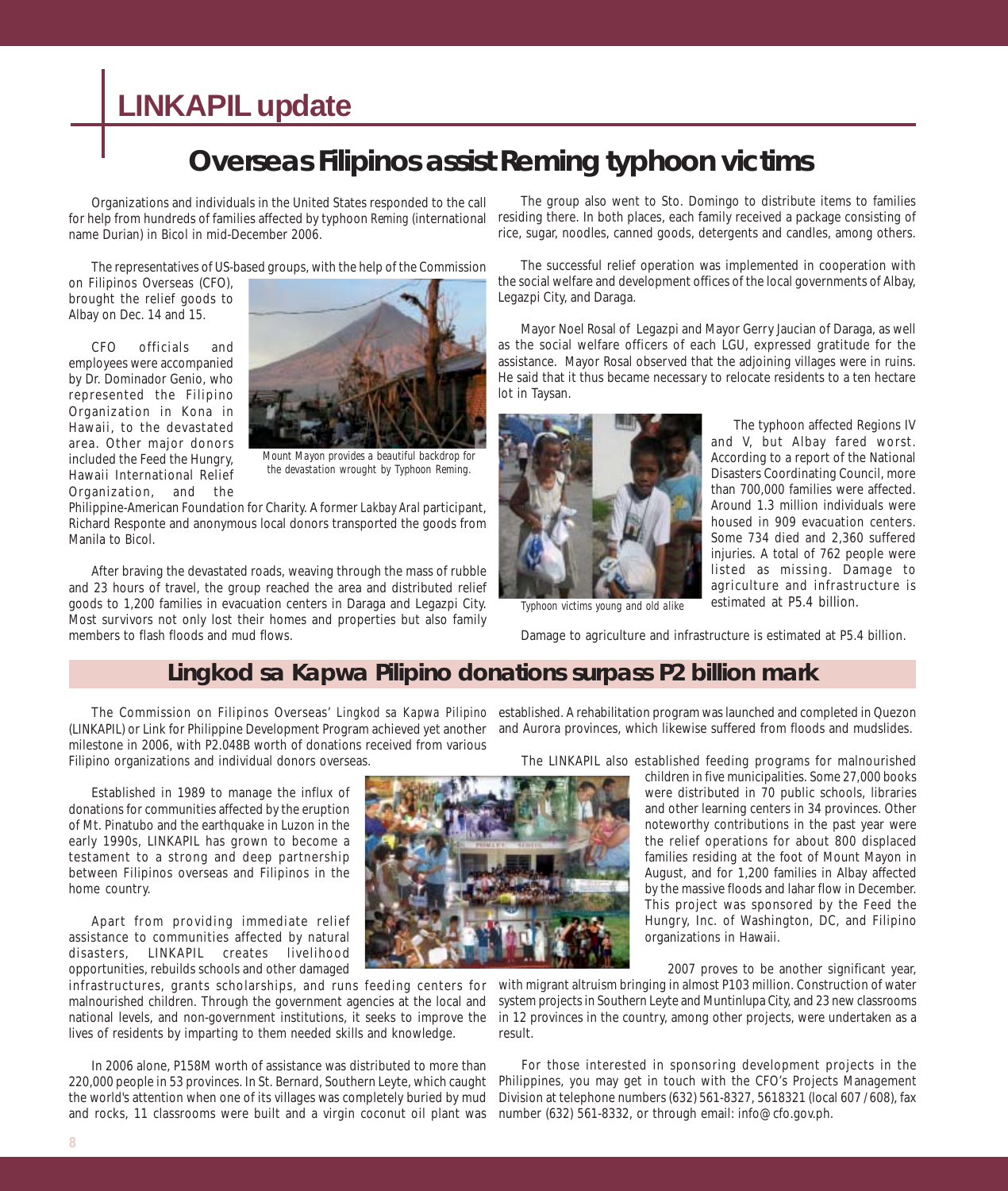## **anti-trafficking**

## **CFO designated lead agency of Task Force Against Human Trafficking**

To efficiently address the increasing reports and cases of human trafficking of Filipinos within and outside the country, President Gloria Macapagal-Arroyo signed Executive Order No. 548-A on 9 February 2007 creating the Task Force Against Human Trafficking (TFHT) under the supervision of the Commission on Filipinos Overseas (CFO).

The CFO complements the Inter-Agency Council Against Trafficking (IACAT), which remains as the primary body in coordinating, monitoring and overseeing the implementation of Republic Act 9208, or the "Anti-Trafficking in Persons Act of 2003". Specifically, CFO will be tasked to conduct special operations such as surveillance of persons and entities suspected to be engaged in human trafficking.

The TFHT is directed to:

- Recommend to Inter-Agency Council Against Trafficking policies, programs and services to enhance government initiatives against trafficking in persons;
- · Conduct surveillance and entrapment operations, in consultation and coordination with the IACAT established under Section 20 of Republic Act 9208, of persons, firms or entities alleged or suspected to be engaged in trafficking and related activities, as defined in RA 9208;
- · Cause or direct the immediate apprehension, investigation and speedy prosecution of persons involved in, or of cases involving the trafficking in persons, and monitor progress of such cases;
- Provide adequate legal, psycho-social and other forms of assistance to trafficked persons, subject to rules and regulations as may be implemented;
- · Consolidate various sources of data and statistics on trafficking, and establish a comprehensive databank for the effective monitoring, documentation and prosecution of trafficking incidents;
- · Conduct a community education and information campaign program against trafficking in persons; and
- Perform such other acts as may be necessary for the effective discharge of its functions and responsibilities.

The Department of Foreign Affairs, Manila International Airport Authority, National Bureau of Investigation, Office of the Prosecutor of the Department of Justice, Philippine National Police, Philippine Overseas Employment Administration, Bureau of Immigration, and other relevant agencies are directed to *See CFO designated, page 11*

### **Advocacy Seminar-Workshop on anti-human trafficking held in Cebu**

leaders in the Visayas region was conducted in the Golden Valley Hotel,

Cebu City on 10-11 November 2007. The two-day activity was sponsored by the Commission on Filipinos Overseas (CFO) in partnership with the Cebu Coalition Against Trafficking of Women and Children for Sexual Exploitation (CATCHWISE) and the Provincial Women's Commission (PWC).



*The participants listen intently to a lecture on anti-trafficking by Atty. Golda Myra Roma of CFO.*

The seminar-workshop was envisioned to create awareness among Filipino youth about issues and concerns on trafficking in persons and foster youth participation against this illegal activity in the concerned provinces.

Some 46 youths from Antique, Bohol, Cebu, Leyte, Negros Occidental, Negros Oriental and Samar participated in the activity. The youth advocates are delegates of different youth organizations, namely; Care for the Youth Organization; Christian Children's Fund; Coalition of Ormoc Women

An advocacy seminar-workshop on anti-human trafficking for youth Advocates; Hayag Youth Organization, Inc.; Justice, Peace, Integrity and Creation, Inc.; Pag-asa Youth Association of the Philippines; Parish Youth Coordinating Council; People's Empowerment and Awareness for the Community and Environment (PEACE); Philippine Karate-Do Federation; Sacred Heart Youth Ministry; *Samahan at Ugnayan ng Manggagawang Pantahanan sa Pilipinas* (SUMAPI); *Sangguniang Kabataan*; Society of Future Educators and Administrators of the University of Cebu; Visayan Forum Foundation, Inc.; Western Samar Development Foundation, Inc. and Youth for Christ.



*Youth leaders working on their action plan against human trafficking*

On the first day, *RA 9208: Anti-Trafficking in Persons Act of 2003, UN Convention of the Rights of the Child, and Supreme Court Rule on the Examination of Child Witness* were discussed. Atty. Jo-Ann T. Suarez, Atty. Cheryl A. Cabutihan, and Atty. Joan Dymphna G. Saniel from the Children's Legal Bureau (CLB) served as the resource speakers.

A workshop on advocacy work in relation to anti-trafficking facilitated by Mr. Vicente Alan Abadesco from the Visayan Forum Foundation, Inc. was held on the second day. During this activity, the youth participants came up with invaluable action plans that they would implement in their respective communities.

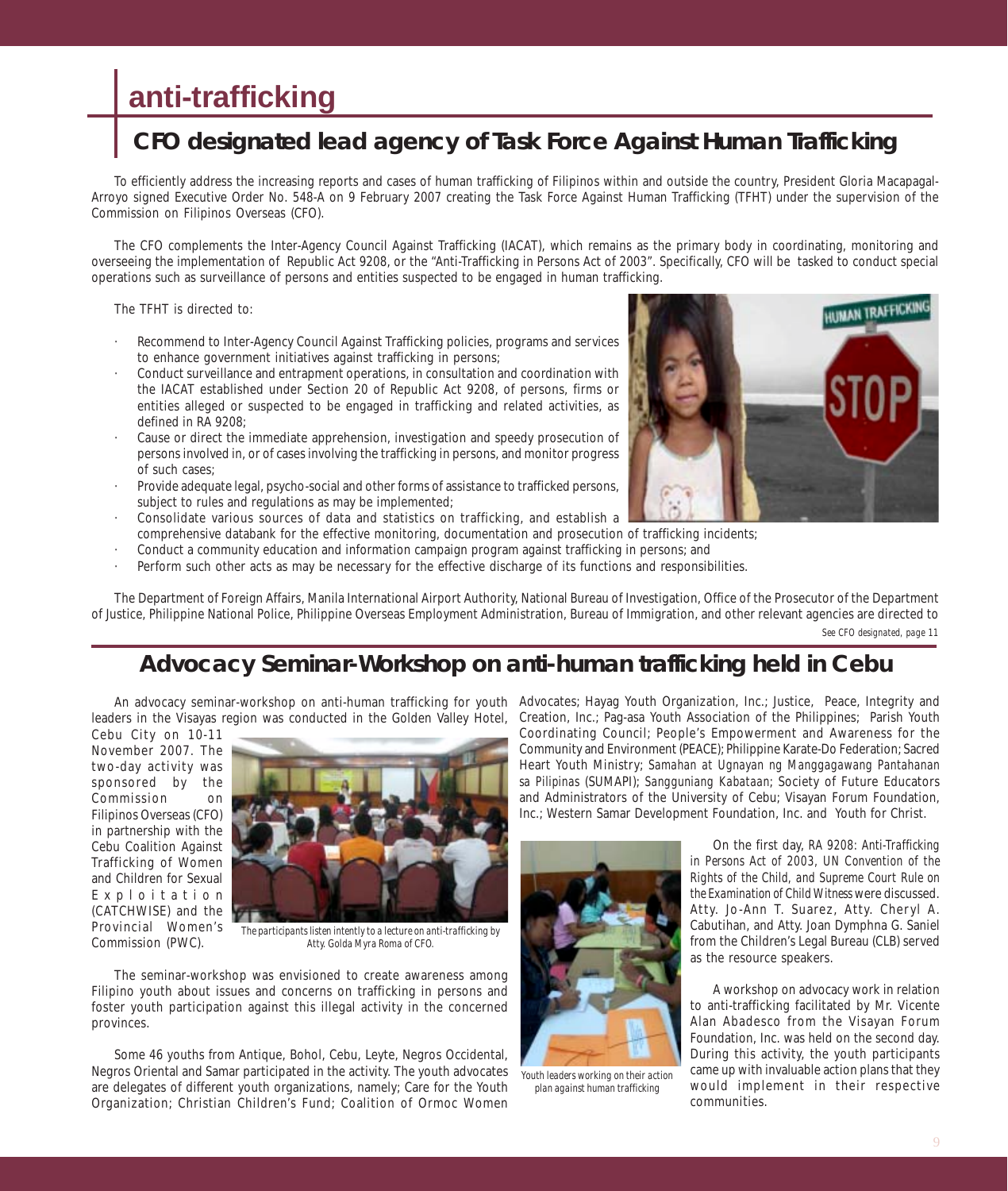## **anti-trafficking**

### **CFO provided assistance to trafficking victims from Hong Kong**

Six Filipino women were saved from white slavery in Hong Kong with the help of the Philippine Consulate and the police in the former British colony.

On July 26 and 27 last year, 14 Filipino women arrived in Hong Kong.

Angelita David and Jennifer Balibat brought the group from the airport to Wan Chai, a red light district. Here, the two informed them that each had to pay back the syndicate HK\$10,000 for their recruitment fee and that they could raise the amount by giving sexual services to customers.

Outraged by what was asked of them, six of the women, all natives of Nueva Ecija, asked assistance from the Philippine Consulate General, who promptly contacted the police, which then set up a sting operation. The two traffickers were arrested and charged in court.

From the testimony of the six, Hong Kong District Judge Maria D'Almada Remedios found David and Balibat guilty as charged. She sentenced them to three years in prison each.

In the Philippines meanwhile, Dr. Dante Ang, chairman of the Commission on Filipinos Overseas (CFO), based on the affidavits sent in by the consulate, contacted the victims' relatives and helped them file formal complaints against a certain Loida Viola Villaflor, the alleged brain of the illegal recruitment, who remained in the country, at the Cabanatuan City Prosecutor's Office.

Later, Dr. Ang met with the victims on their return to the Philippines on December 17 and hailed them for their courage. He urged them to pursue the pending cases against the ringleader.

There was a happy sidelight to the unfortunate incident. One of the victims, a nursing graduate was flown back to the Philippines earlier, on December 2, so that she could take the nursing board exam.

The CFO arranged the trip and took care of the young woman's hotel accommodation.

## **CFO conducted study visit in Japan**



 *Misses. Lucille Ronda (L) and Janet Ramos (R) of CFO during a courtesy call with Ambassador Domingo Siazon, Jr. in PE Tokyo.*

Officers of the Commission on Filipinos Overseas (CFO) visited Japan from 8-20 December 2007.

The visit centered on the prefectures of Tokyo, Kanagawa, Chiba, Shizuoka, Aichi and Osaka, the top destinations of Filipino spouses of Japanese nationals. Meetings with the representatives of the Philippine posts, Filipino associations, international non-government organizations and church groups in Japan were held to determine the current conditions of Filipino women married to Japanese nationals. Interviews with Filipino wives through the CFO's Guidance and Counseling Program (GCP) were conducted to identify their issues and concerns and their coping mechanisms as immigrants and "foreign" wives. Among the issues that were raised during

the meetings and interviews were the increasing incidences of trafficking of Filipino women in the guise of marriage, domestic violence, overstaying, children abandonment, and statelessness.

The output for this study visit will determine key areas for the improvement in the conduct of CFO's GCP and provision of assistance for Filipino spouses who are in distress. It also hopes to provide relevant inputs for the proposed round table discussion (RTD) on intermarriage which will be held in Japan in July 2008.



*CFO officers invited during the Christmas party of Philippine Society in Japan*

The study visit also provided an opportunity for CFO in establishing network with Filipino and Japanese organizations in Japan for possible partnership in carrying out some of its programs and services such as post-arrival orientation program, development assistance

to the Philippines through the *Lingkod sa Kapwa Pilipino* (LINKAPIL) or Link for Philippine Development, and referrals for assistance-to-nationals and trafficking cases.

### **CFO leads drive vs. human trafficking**



*A CFO officer conducting a symposium at Bagumbong National High School, Caloocan City*

The Community Education Program (CEP) initiated by the Commission on Filipinos Overseas (CFO) is an annual inter-agency community education and information campaign that seeks to assist prospective migrants in making informed decisions on living abroad. Various migrant-serving national agencies such as the Department of Foreign Affairs and the Overseas Workers Welfare Administration lend their support by joining the week-long campaign held in various municipalities and provinces around the country.

The series of activities aim to generate community involvement in migration concerns and raise public awareness on various issues concerning migration, intermarriage and existing government policies and programs directed against illegal recruitment, documentation fraud, and human trafficking, among others. The program reaches out to the public in municipalities, cities and provinces through the conduct of school symposia on migration, public assemblies, radio interviews, and interaction with community members.

As of December, a total of 14 regions, 26 provinces, 25 cities, and 31 municipalities have participated in the CFO's information campaign. Teams were able to visit 60 schools, 19 religious sectors, and 16 nongovernment organizations, with over 14,000 attendees. Issues on international migration, intermarriage and human trafficking were also discussed with the public *See CFO Nationwide campaign, page 11*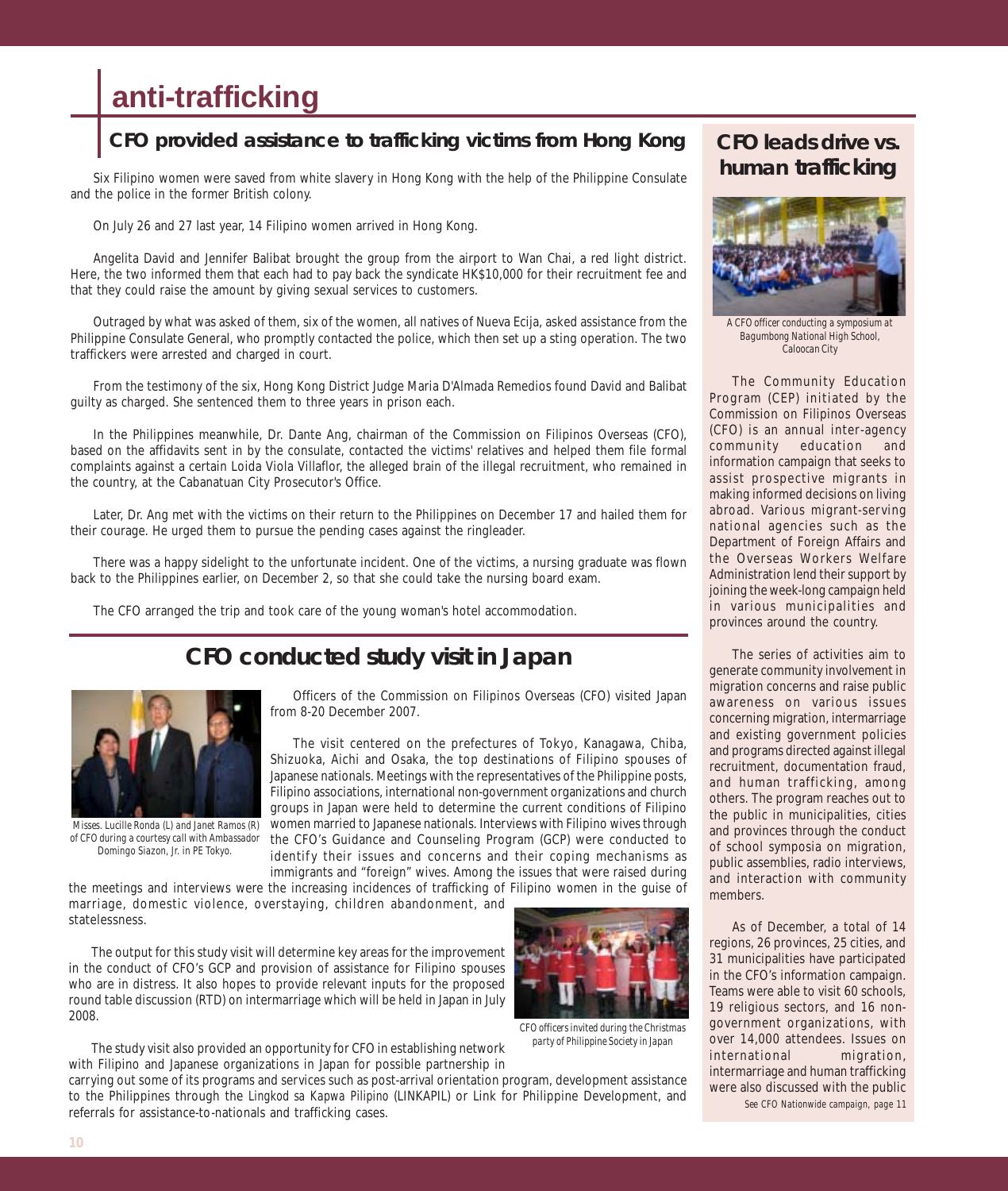*PTF-NCLEX... continued from page 1*

to hold the test here. Immediately after the scandal broke out, the President placed PRC, which until then was an independent agency, under the direct supervision and control of the Department of Labor and Employment. Concerned about the plight of Filipino nurses, she created PTF-NCLEX to pursue the stalled negotiation.

All foreign trained nurses must pass NCLEX to be able to work in US hospitals and health care institutions. Only then will the US Government issue a visa for such nurses. Some 10,000 Filipino nurses take NCLEX every year but that requires going to another country, with a huge investment in time and money. It is estimated that the nurses spend at least \$1,200 or the equivalent in the local currency for the purpose. Until the successful lobbying by PTF-NCLEX, Filipino nurses must take the examination either in Guam or Saipan, both US Territories. Other NCLEX sites outside the US include South Korea, Hongkong, India, Canada, and Great Britain. The Philippines is the origin of the great majority of foreign nurses working in the US.

Other members of the PTF-NCLEX who formed part of the mission to clinch NCSBN approval were Dr. Carmencita Abaquin, chairman of PRC Board of Nursing; Dr. Leah Samaco Paquiz and Ms. Ruth Padilla, president and governor, respectively, of the Philippine Nurses Association; Mr. Elfren Meneses of the National Bureau of Investigation, Mr. Ariss Santos of DOLE; and Mr. Rino Paez of CFO. Columnist Jarius Bondoc of the *Philippine Star* went with the group to Chicago.

> *CFO designated... continued from page 9*

support the anti-human trafficking campaign. The CFO Chairman may also call upon the heads of such government agencies for assistance, as may be necessary from time to time.

Since the creation of the task force, CFO has assisted in the repatriation of nine trafficked victims and is currently handling 25 trafficking and other related cases, involving 57 victims or complainants. The CFO has also spearheaded a comprehensive information campaign against trafficking in persons through the publication of posters and handbooks and through the conduct of community education programs in various provinces in the country, especially those with high incidences of emigration.

#### *CFO renews ties... continued from page 6*

Society of the Hunter Valley, Inc. (FASHVI). During her meetings and interviews with Filipino immigrants and spouses/ partners of Australian nationals and their families, Ms. Miravalles inquired about their primary motivation for migrating to Australia, settlement concerns, family life, and their perceptions about raising a family abroad. CFO's presence in the Hunter region also gave chance for the government and non-government organizations to discuss pressing issues on Filipino migration to Australia. It also paved the way for Filipino-Australian senior citizens to have an audience with the Centrelink of the Hunter Region, and clarify issues on their social security benefits in Australia.

As a result of the study visit and participation in the  $5<sup>th</sup>$  GFNC, the CFO was able to establish linkages for post-arrival services with organizations such as the FASHVI, Ethnic Community Council, Multicultural Christian Fellowship, Filipino-Australian Community Club of Tasmania, Inc., and Filipino Settlement Coordinating Council of South Australia**,** among others. Part of the CFO's mandate is to promote and ensure the protection and welfare of Filipinos overseas. In view of this, CFO maintains partnerships with Filipino associations overseas that offer community and settlement support to newlysettled migrants in their host countries. To date, the CFO actively coordinates with 10 post-arrival service providers from the US, Canada and Australia through the assistance of the Philippine Embassies and Consulates abroad.

on Filipino culture and heritage emphasizing the importance of passing on cultural and historical traditions to younger generations of overseas Filipinos. His presentation was followed by an assessment of Filipino cultural visibility programs of the community by Mr. Eduardo Navarra of the National Federation of Filipino American Associations as read by Dr. P. Emraida Kiram, who also facilitated the entire session and the open forum.

Trade Representative Glenn Penaranda opened the session on business and investment in the Philippines, with Board of Investment Executive Director Celeste Ilagan, making a presentation on the Philippines' business advantage. Mr. Manny Belbis of Firenze of Chicago gave a testimonial about lessons he learned when doing business in the Philippines. The session was chaired by Engr. Editha Ardiente, past president of the Philippine Engineers and Scientists Organization.

Atty. Roma of the CFO was the lone presenter for the session on assistance to the Philippines, citing best practices by organizations who have conducted sustainable assistance programs in the past and briefly touching on policy issues relevant to overseas donations. Workshops akin to the first and second leg of the conference were held after this session with Dr. P. Emraida Kiram and Engr. Editha Ardiente facilitating the workshop discussions. Filipino folk song group HAPAG, provided the entertainment during the Bayanihan night.

SMART Communications and Land Bank of the Philippines were the major partners of the Bayanihan sa Amerika conferences, presenting their business packages and remittance services to the public apart from giving out raffle prizes to participants of the conference. The Asian Eye Institute and Book Exporters Association of the Philippines, also form part of the sponsors' roster, giving out free surgical eye treatments and Philippine books, respectively.

The Bayanihan sa Amerika series of conferences proved to be a fruitful learning opportunity for the participants to maximize the resources available to their organizations and refocus their programs to better address the needs of their constituencies. Apart from threshing out organizational issues such as funding and program impact, the open fora during the conferences provided an avenue for participants to share the problems they encountered insofar as assistance to the Philippines is concerned.

Several issues with policy implications were brought to the fore such as, value added tax on overseas donations, temporary permit to practice for health professionals on medical missions, lag time in the release of donations from the Bureau of Customs, among others. Many of the participants were also encouraged by the conference and proposed to do a follow-up by way of a leadership conference.

The CFO officers assured the community that representations will be made with the appropriate agencies to address the concerns which were raised in the conference. With the overwhelming response of the participants, the Bayanihan is foreseen to be replicated in other major destination countries of Filipino migrants, such as Canada, Australia, and United Kingdom, among others.

through local press briefings and radio and television interviews. Said programs were broadcasted locally reaching approximately 75,000 listeners and viewers in each area.

The campaign kicked off from the Ilocos and Cordillera Administrative Regions, down to Visayas and Southern Mindanao. The CEP culminated with a series of parallel forums at the Autonomous Region of Muslim Mindanao and the National Capital Region in December 2007.

*CFO Nationwide campaign... continued from page 10*